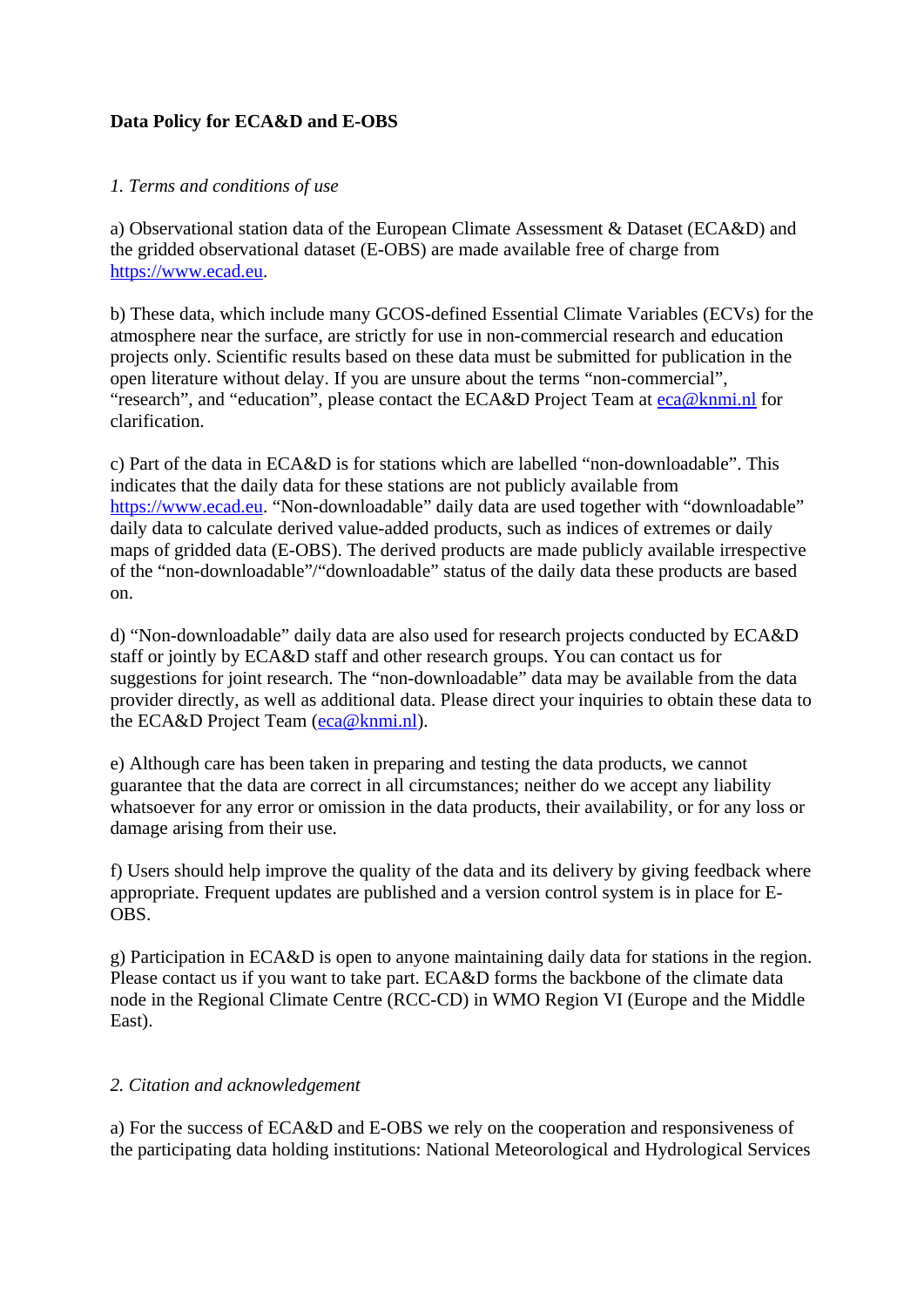(NMHSs), observatories and universities. We would like to thank them for kindly agreeing to the release of some or all of their climate data.

b) Whenever you publish research or applications based in whole or in part on these data, you should include the following citation and acknowledgement:

# c) For ECA&D:

"We acknowledge the data providers in the ECA&D project.

Klein Tank, A.M.G. and Coauthors, 2002. Daily dataset of 20th-century surface air temperature and precipitation series for the European Climate Assessment. Int. J. of Climatol., 22, 1441-1453.

Data and metadata available at [https://www.ecad.eu"](http://www.ecad.eu/)

d) For E-OBS:

"We acknowledge the E-OBS dataset and the data providers in the ECA&D project ([https://www.ecad.eu\)](http://www.ecad.eu/).

Cornes, R., G. van der Schrier, E.J.M. van den Besselaar, and P.D. Jones. 2018: An Ensemble Version of the E-OBS Temperature and Precipitation Datasets, J. Geophys. Res. Atmos., **123**. doi:10.1029/2017JD028200"

# *3. User registration*

a) At present, users of ECA station data are not registered whereas user registration is requested for access to E-OBS grids. The registration procedure adds your name and email address to a mailing list which is used to keep users updated of the status of E-OBS and new versions only. You can have your name removed from this list at any time.

b) A more sophisticated user authentication system will be put in place for both ECA&D and E-OBS when European policies relating to data access have taken a more definite shape.

# *4. Rationale*

a) In theory, WMO Resolution 40 on the free exchange of data produced by the NMHSs states that: "As a fundamental principle …, WMO commits itself to broadening and enhancing the free and unrestricted international exchange of meteorological and related data and products".

b) In practice, there are still large obstacles to data being accessible at the European scale. Even with the formal arrangements for international data exchange in place, there is still a lack of data in international repositories.

c) The station network for near-surface climate observations in Europe is managed by a large number of (predominantly) NMHSs, each of which has its own data archive and distribution policy. Data policy issues are pertinent for both the historical data and the modern data. Many NMHSs impose conditions and charge a fee for access. This arises from the need to sell the data in order to recoup the costs of making observations and preparing the data. In many countries, the NMHSs are made to cover part of their costs by their respective national governments.